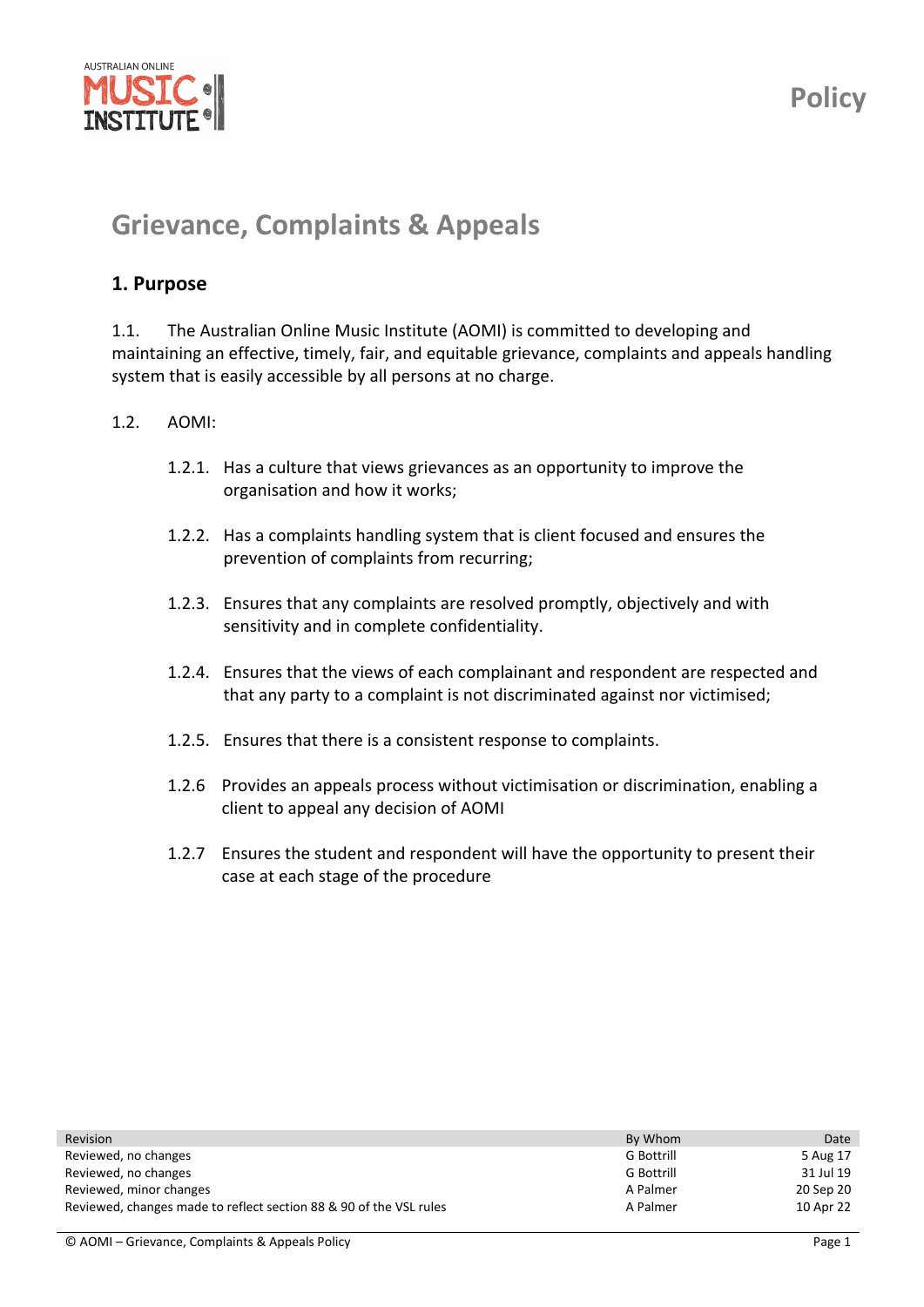

## **2. Scope**

This procedure applies to any grievance or complaint in relation to:

- academic matters such as student progress, assessment, curriculum and awards in a course
- non‐academic matters. This includes complaints in relation to personal information that is held in relation to the student. Non-academic grievances come from decisions made by your organisation. Non‐academic grievances cover issues such as harassment, vilification, discrimination, financial matters, fines and payments, application procedures, exclusions from events and facilities.

## **3. Complaints**

3.1. The term "participant" or "complainant" may apply to both current participants of AOMI and persons seeking to enroll for future study with AOMI.

3.2. A complaint is defined as a person's expression of dissatisfaction with any aspect of AOMI's services and activities, including both academic and non‐academic matters, such as:

- 3.2.1. The enrolment, induction/orientation process;
- 3.2.2. The quality of education provided;
- 3.2.3. Academic issues, incl. student progress, assessment, curriculum and awards;
- 3.2.4. Handling of personal information and access to personal records;
- 3.2.5. The way someone has been treated.
- 3.3. This complaints policy and the procedure is designed to ensure that AOMI responds effectively to individual cases of dissatisfaction.
- 3.4. This policy and the procedure will be made available to participants regardless of external factors such as the location at which the complaint has arisen, the mode in which they study or their place of residence.
- 3.5. During all stages of the procedure AOMI will take all steps to ensure that: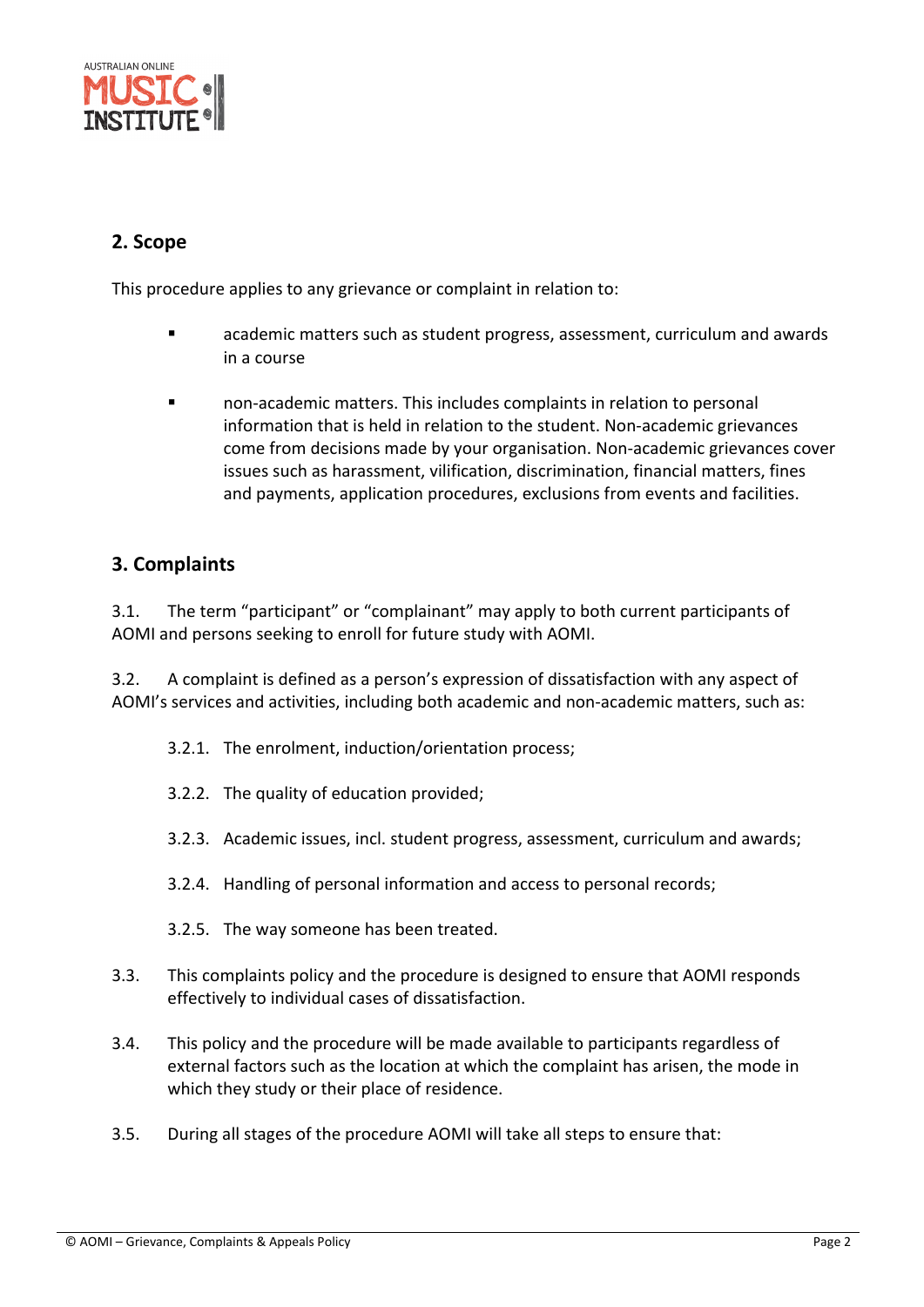

- 3.5.1. The complainant and the respondent will not be victimised or discriminated against;
- 3.5.2. The complainant has an opportunity to formally present their case and each party to the complaint may be accompanied and assisted by a support person at any relevant meetings;
- 3.5.3. A full explanation in writing for decisions and actions taken as part of the process will be provided to the complainant;
- 3.5.4. Where the internal or external complaints handling or appeal process results in a decision that supports the complainant, AOMI will immediately implement any decision and/or corrective and preventative action required and advise the complainant of the outcome;
- 3.5.5. There is no cost to the complainant to utilise the complaints procedure.

## **4. Appeals**

4.1. Appeals: If the complaint is not resolved to the satisfaction of the complainant, an appeal may be lodged. An appeal may be lodged about any decision made by AOMI.

4.2 Assessments: Where a student is dissatisfied with an assessment, an appeal may be lodged.

4.3 Appeals shall be lodged on form 7.2-03 – Complaint / Appeal Form, within 2 weeks of the decision or assessment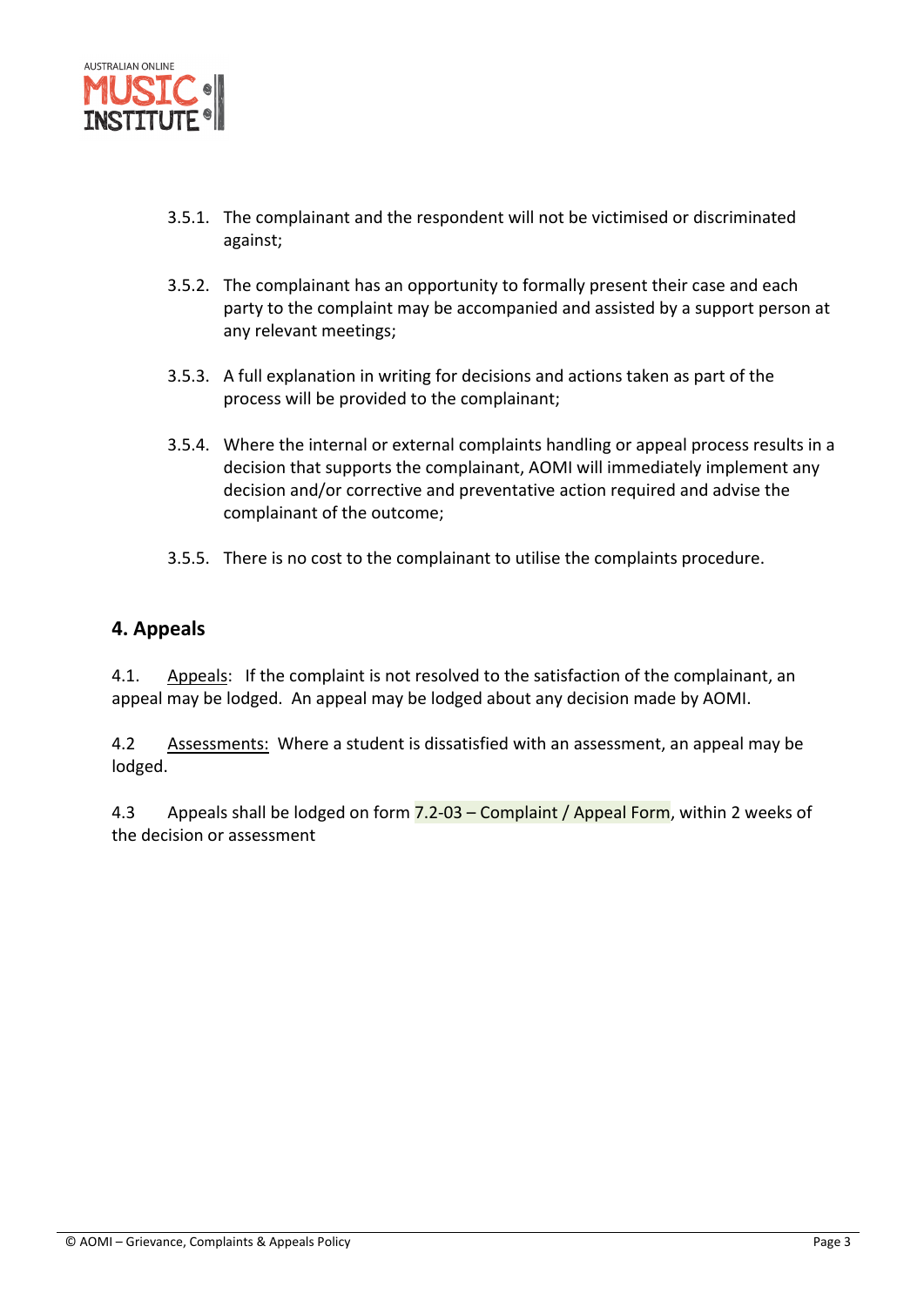

## **5. Procedure**

#### **5.1 Stage One – Informal Process**

AOMI encourages communication and co‐operation and to provide an environment in which all issues can be resolved satisfactorily. AOMI prefers information internal resolution of all grievances.

Initially, a student or prospective student (complainant) should discuss the issue with the enrolment office or another suitable staff member.

Where possible all non-formal attempts shall be made to resolve the grievance within 7 days. This may include advice, discussions, and general mediation in relation to the issue and the student's grievance. Any staff can be involved in this informal process to resolve issues, if the complainant is satisfied with the outcome of the discussion, it would mean that the matter is resolved. Records of the outcome shall be maintained by the administration team.

If the grievance could not be resolved informally and once a student has placed a formal complaint / appeal the following procedures must be followed.

#### **5.2 Stage Two – Formal Process**

AOMI's general principles applying to all stages of this grievance and complaints procedure which will be adhered to are:

• The Complainant and respondent will have the opportunity to present their case at each stage of the procedure.

• Both the Complainant and the respondent may choose to have a third person present (such as a family member, friend or counsellor) if they desire.

• The Complainant and the respondent will not be discriminated against or victimised for

- a) seeking review or re‐consideration of a decision; or
- b) making an application for re-crediting of the student's FEE-HELP balance under Part 6 of the Act.
- At all stages of the process, discussions relating to complaints, grievances and appeals will be recorded in writing. Reasons and a full explanation in writing for decisions and actions taken as part of this procedure will be provided to the Complainant and/or the respondent if requested.

• Records of all grievances will be kept for a period of five years. These records will be kept strictly confidential and stored in the secure facility at AOMI. Access to grievance records can be provided to the parties involved on request.

• This grievance procedure is accessible at no cost from the AOMI website.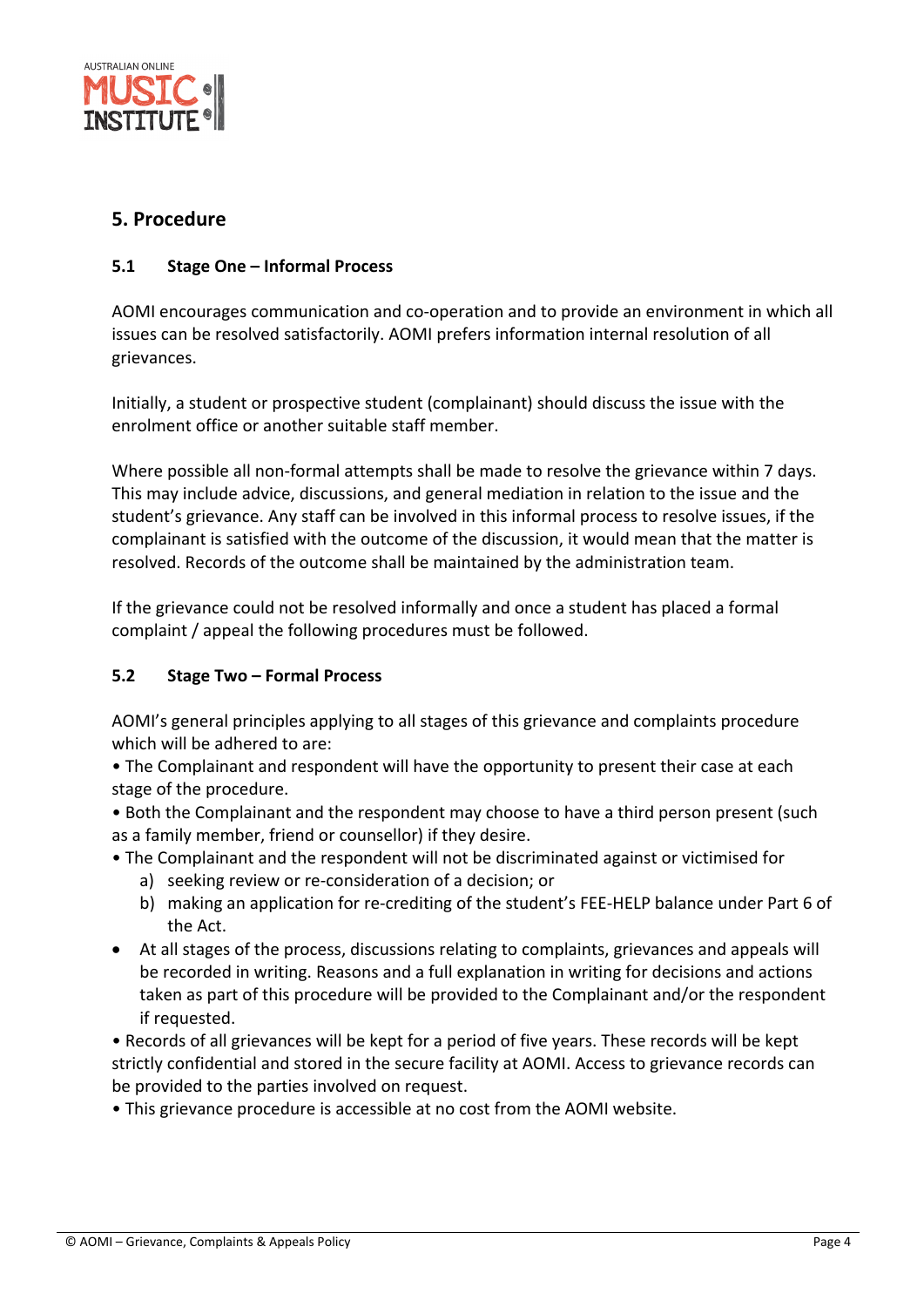

#### **5.2.1 Formal Complaints Procedure (Academic & Non Academic)**

- Any student, potential student, or third party may submit a formal complaint to AOMI at anytime.
- All complaints will be treated with integrity and privacy.
- There is no cost for the complaints process unless it is referred to a third party.
- A student wishing to submit a formal complaint or appeal can do so by completing the 'Complaint / Appeal Form' and state their case providing as many details as possible.
- This application form can be obtained on the AOMI website or by contacting the enrolment officer via email enrol@aomi.edu.au
- It is encouraged that the complainant provides as much detail as possible, including the outcome they desire.
- Complaints must be lodged within 2 weeks of the issue arising.
- The formal complaint process will commence within 5 working days of the formal lodgement of the complaint or appeal and supporting information.
- All formally submitted complaints or appeals are submitted to the Enrolment Officer for review. It is their responsibility to deal with the complaint in the first instance. Complaints are to include the following information:
	- ‐ Submission date of complaint
	- ‐ Name of complainant
	- ‐ Nature of complaint
	- ‐ Date of the event (if applicable)
	- ‐ Attachments (if applicable)
- Once a formal complaint is received the Enrolment Officer will acknowledge receipt of the complaint and will document the date received.
- All complaints / appeals are to be documented in the 'Complaints and Appeals Register' which is monitored by the Management Committee regularly. The information to be contained and updated within the register is as follows:
	- Submission date of complaint
	- Name of complainant
	- Description of complaint / appeal
	- Determined Resolution, and
	- Date of Resolution.
- Each party may be assisted or accompanied by a support person regardless of the nature of the grievance or complaint throughout the process at all times.
- Once a complaint has been filed and logged in the 'Complaints and Appeals Register' the Enrolment Officer shall notify the Management Committee of the complaint and provide any further documentation related to the matter.
- Within 10 working days of the formal lodgement of the complaint/appeal the Enrolment Officer shall ensure the process of addressing the complaint/appeal commences. The Enrolment Officer may refer the matter to the appropriate staff to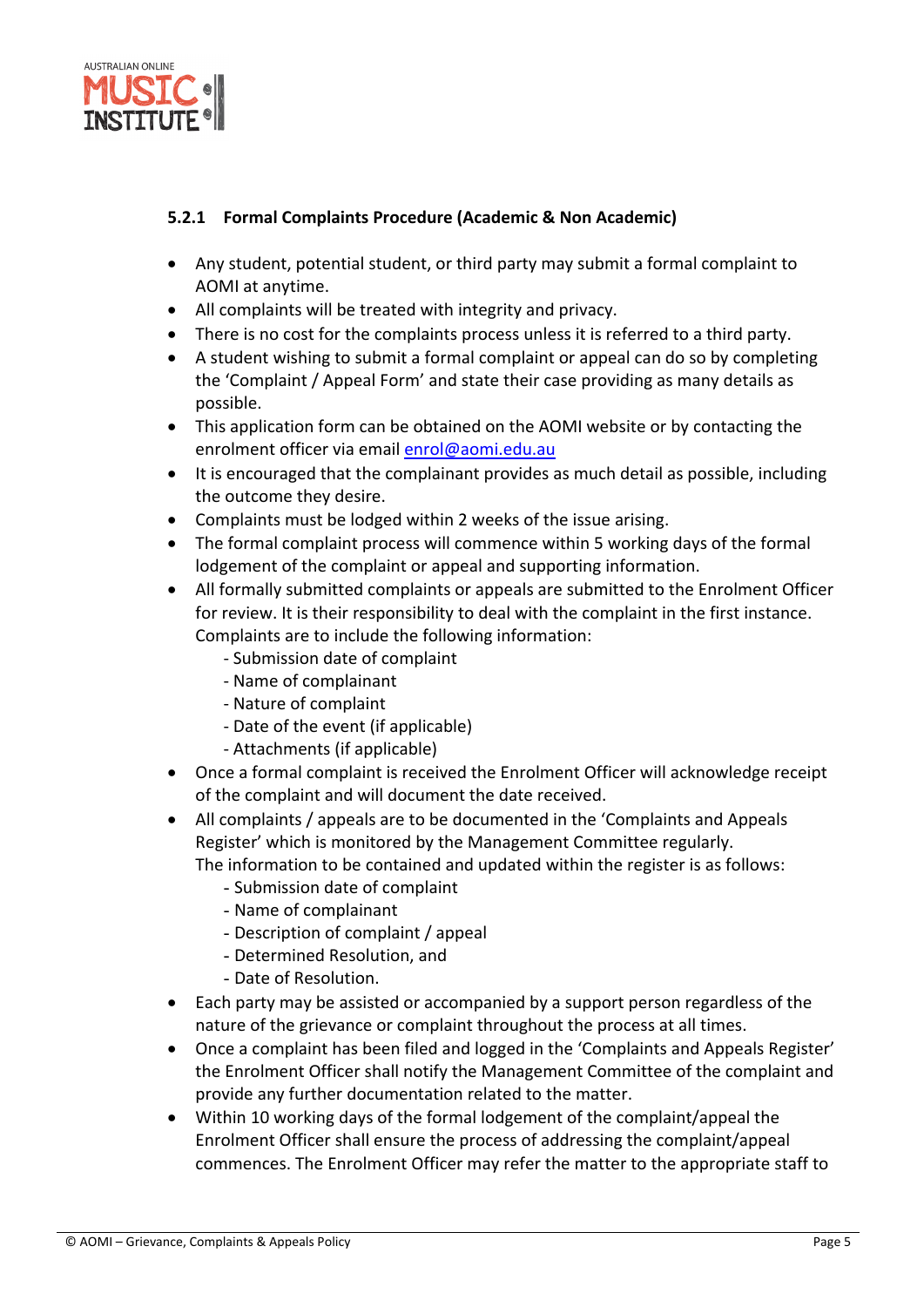

resolve or decide on the complaint ensuing that all reasonable measures are taken to finalise the process as soon as practicable. The Enrolment Officer is to keep the complainant informed of any decisions or outcomes concluded, or processes in place to deal with the complaint.

- If the student chooses to access AOMI's complaints and appeals process, AOMI must maintain the students' enrolment while the complaint and appeals process is ongoing. The student is required to keep up to date with their studies at this time also unless the complaint is of a nature that it prevents the student from studying.
- Once a decision has been reached the Enrolment Officer shall be required to inform all parties involved of any decisions or outcomes that are concluded in writing
- The Enrolment officer shall;

a) Formally document the resolution to the complaint including reasons for the method of resolution and provide the student with a written copy of the document

b) Arrange for the proposed resolution to be signed off by the student. c) Monitor the implementation of the resolution to ensure that all parties adhere to the agreed resolution.

d) Copies of all documentation, outcomes and further action required will be placed into the 'complaints and appeals register' and on the students file. The outcome needs to be reported in continuous Improvement Management meetings for continuous improvement purposes and if required addressed at the next Board Meeting.

e) Advise the student to take the complaint to appeal if a resolution cannot be agreed upon

 To appeal a decision AOMI must receive, in writing, grounds of the appeal. Students are referred to the appeals procedure. Appeals procedure does not incur any fees.

The Enrolment Officer shall ensure that AOMI will act immediately on any substantiated complaint. If the internal or any external complaint handling or appeal process results in a decision that supports the student, the registered provider must immediately implement any decision and/or corrective and preventative action that is required and advise the student of the outcome.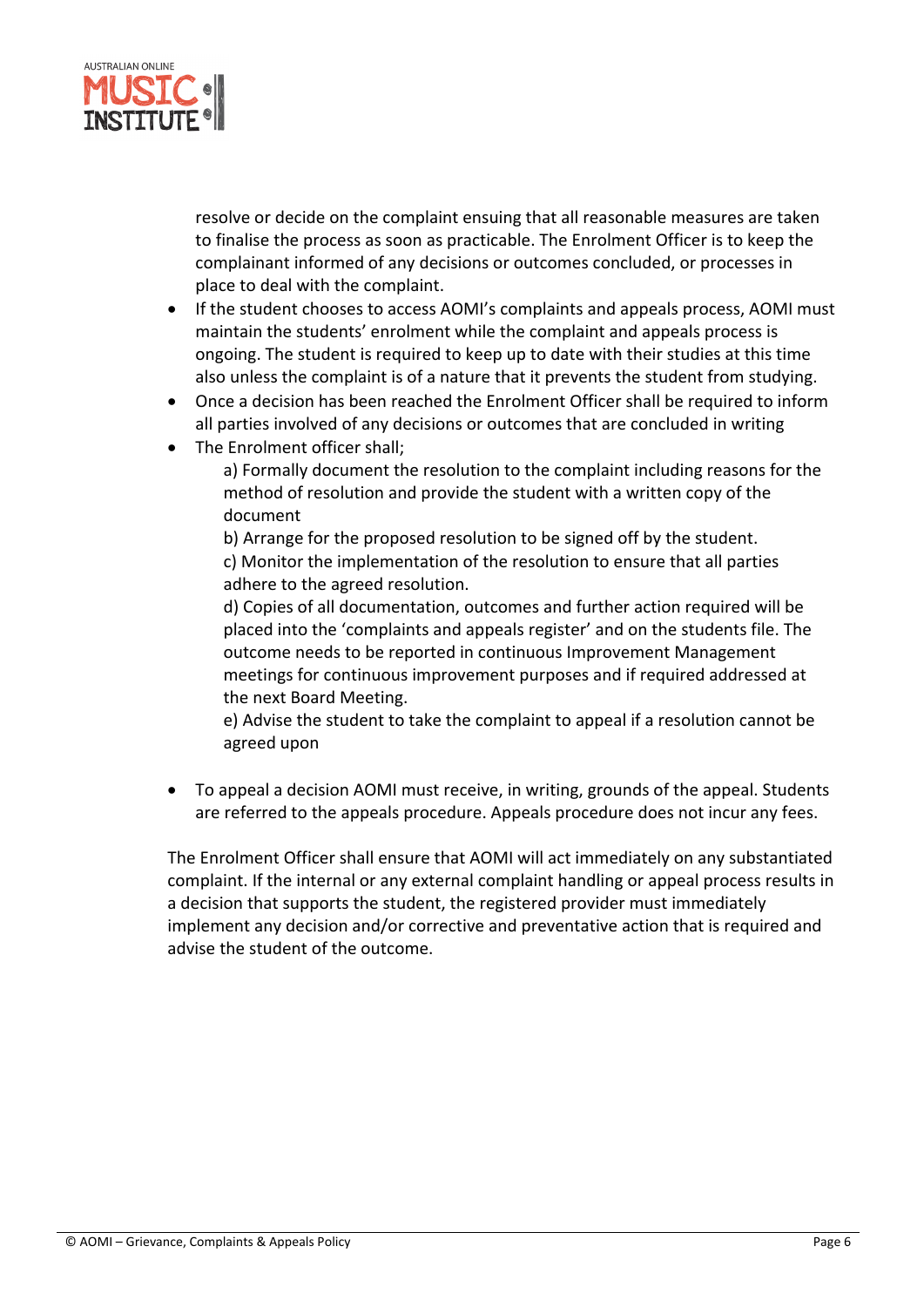

## **5.2.3 Stage 3: Appealing a Decision (Internal)**

All students have the right to appeal decisions made by AOMI where reasonable grounds can be established. Students who are not satisfied with the outcome of the formal complaint are encouraged to appeal the decision. The areas in which a student may appeal a decision made by AOMI may include:

‐ Assessments and assessment outcomes

‐ Deferral, suspension, or cancellation decisions made in relation to the student's enrolment

‐ Or any other conclusion / decision that is made after a complaint has been dealt with by AOMI in the first instance

• To activate the appeals process the student is to complete a 'Complaints and Appeals Form' which is to include a summary of the grounds the appeal is based upon. The reason the student feels the decision is unfair is to be clearly explained. Help and support with this process can be gained from student support.

• The Enrolment Officer shall then determine the validity of the appeal and organise a meeting with all parties involved in the matter and attempt to seek resolution where appropriate.

• The process for all formally lodged appeals will begin within 10 working days of the appeal being lodged.

• The Enrolment Officer shall ensure that AOMI acts on any substantiated appeal.

• Where an appeal has been lodged it will be defined into one of the following categories and the appropriate procedures followed:

## **5.2.3.1 General appeals (Non‐Academic)**

- Where a student has appealed a decision or outcome of a formal complaint, they are required to notify AOMI in writing within 20 working days of the grounds of their appeal. Any supporting documentation should also be attached to the appeal.
- **The appeal resolution phase must commence within 5 working days of the** internal appeal being lodged in writing
- The appeal shall be lodged through the Enrolment Officer and shall ensure the details of the appeal are added to the 'Complaints and Appeals Register'.
- The Enrolment Officer shall be notified and shall seek details regarding the initial documentation of the complaint and shall decide based on the grounds of the appeal.
- **The student shall be notified in writing of the outcome with reasons for the** decisions, and the 'Complaints and Appeals Register' updated. The student shall also be provided the option of activating the external appeals process if they are not satisfied with the outcome.
- The student is required to notify AOMI if they wish to proceed with the external appeals process.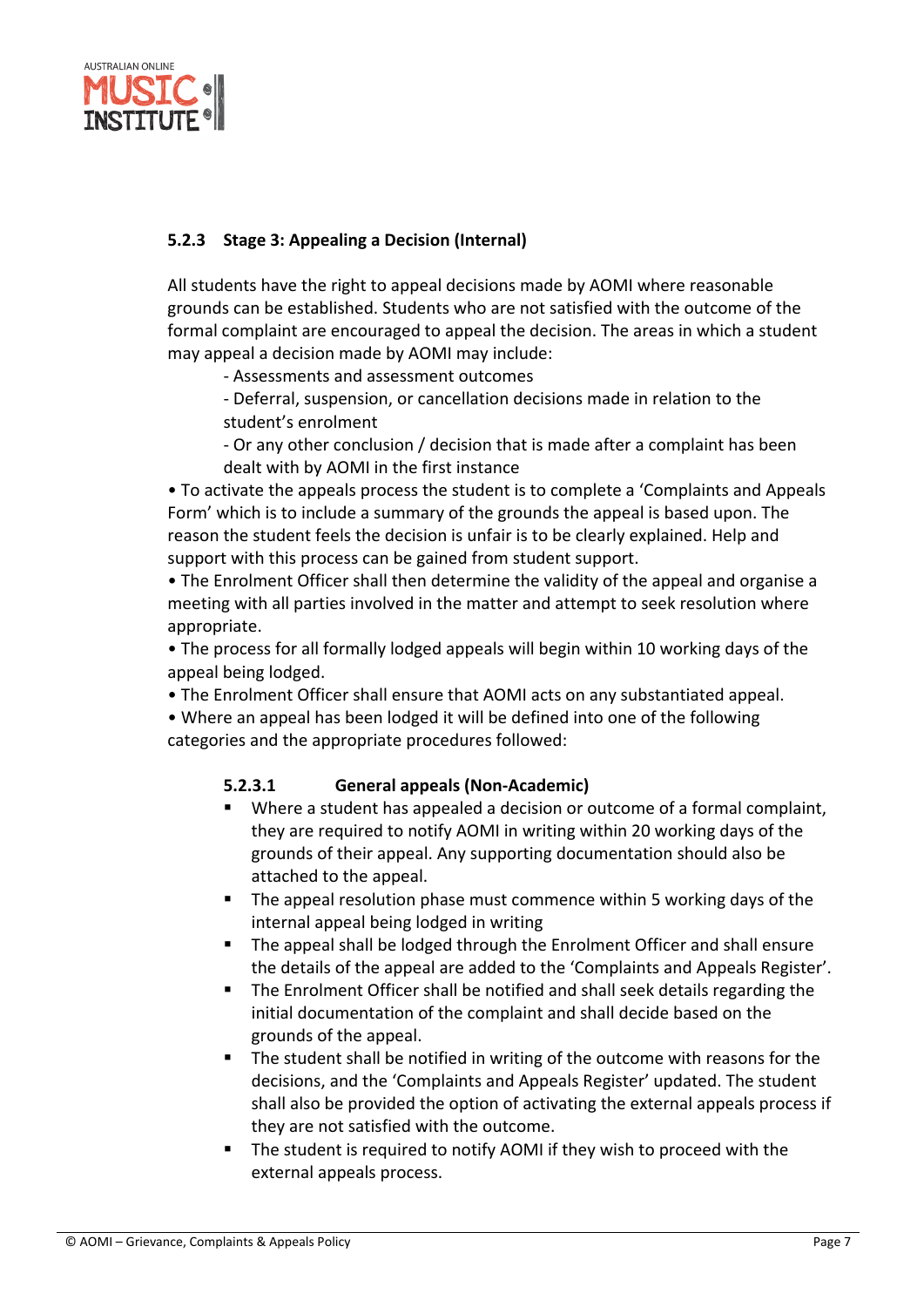

#### **5.2.3.2 Assessment appeals (Academic)**

- Where a student wishes to appeal an assessment outcome, they are required to notify their subject lecturer first. Where appropriate the subject lecturer may decide to re‐assess the student to ensure a fair and equitable decision is gained. The subject lecturer shall complete a written report regarding the re‐assessment outlining the reasons why assessment was or was not granted.
- **If this is still not to the student's satisfaction, the student shall formally lodge** an appeal by submitting a 'Complaints and Appeals Form' outlining their reasons for the appeal. They shall lodge this with the Enrolment Officer and the appeal shall be entered into the 'Complaints and Appeals Register'.
- The Enrolment Officer shall be notified and shall seek details from the subject lecturer involved and any other relevant parties. A decision shall be made regarding the appeal either indicating the assessment decision stands or details of a possible re‐assessment by a 'third party'. The third party shall be another subject lecturer appointed by AOMI.
- The student shall be notified in writing of the outcome with reasons for the decision, and the 'complaints and appeals register' updated. The student shall also be provided the option of activating the external appeals process if they are not satisfied with the outcome. The student is required to notify AOMI if they wish to proceed with the external appeals process.

## **5.2.3.3 Appealing deferrals, suspension or cancellation of enrolment**

- Where a student wishes to appeal a decision relating to deferment, suspension, or cancellation of their enrolment they are required to lodge, in writing, a letter outlining the details of their appeal. The student should have extenuating circumstances as to why the decision should be reviewed and any supporting documentation supporting their appeal.
- The appeal shall be lodged this with the Enrolment Officer and the appeal shall be entered into the 'Complaints and Appeals Register'.
- The Enrolment Officer shall be notified and shall seek details regarding the initial documentation of the decision and shall decide based on the grounds of the appeal.
- The student shall be notified in writing of the outcome with reasons for the decision, and the 'Complaints and Appeals Register' updated. The student shall also be provided the option of activating the external appeals process if they are not satisfied with the outcome.
- The student is required to notify AOMI if they wish to proceed with the external appeals process.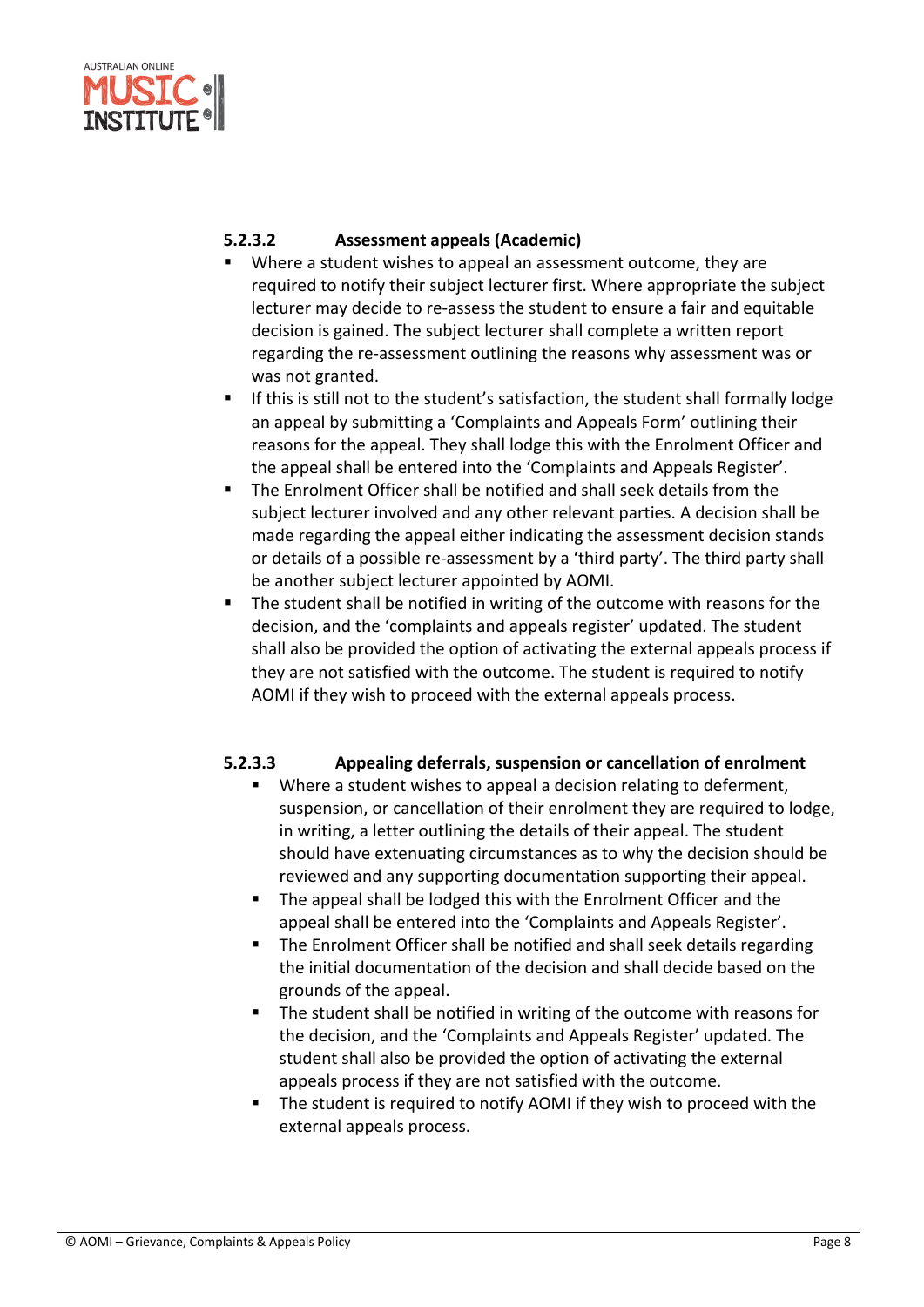

**The Enrolment Officer shall ensure that AOMI will act immediately on** any substantiated appeal. If the internal or any external complaint handling or appeal process results in a decision that supports the student, the registered provider must immediately implement any decision and/or corrective and preventative action that is required and advise the student of the outcome.

#### **5.2.4 Stage 4: External Appeals**

- If a student is still dissatisfied with the decision of AOMI, a student may wish to refer the matter to an external independent / third party mediator.
- If the student (complainant) is not satisfied with the outcome of the formal complaint, they can escalate the complaint to the Australian Skills Quality Authority (ASQA). ASQA can be contacted by calling ASQA info line on 1300 701 801 or Email enquiries@asqa.gov.au, or
- Students can also contact the following external mediators to have any decisions by AOMI reviewed as a result of a student complaint or appeal. External mediators' details are as below:

#### **Ombudsman SA**

PO Box 3651 RUNDLE MALL SA 5000 Phone (08) 8226 8699

The VET Student Loans Ombudsman is the nominated external dispute resolution scheme for students aggrieved by the provision of VET Student Loans.

- Where the student determines they wish to appeal AOMI's decision in relation to their complaint or appeal they can contact the Ombudsman and submit an appeal application. The cost of this appeal process is free.
- Where there is any cost involved in external appeal, each party is liable to bear their own cost or if there any Independent Mediator involved, the cost of mediation is to be shared equally between the parties involved in mediation.
- Where a decision or outcome is in favour of the student AOMI shall follow the required action and recommendation from Ombudsman to satisfy the student's complaints as soon as practicable.
- Enrolment Officer will provide a written response of external appeal outcome to all parties involved.